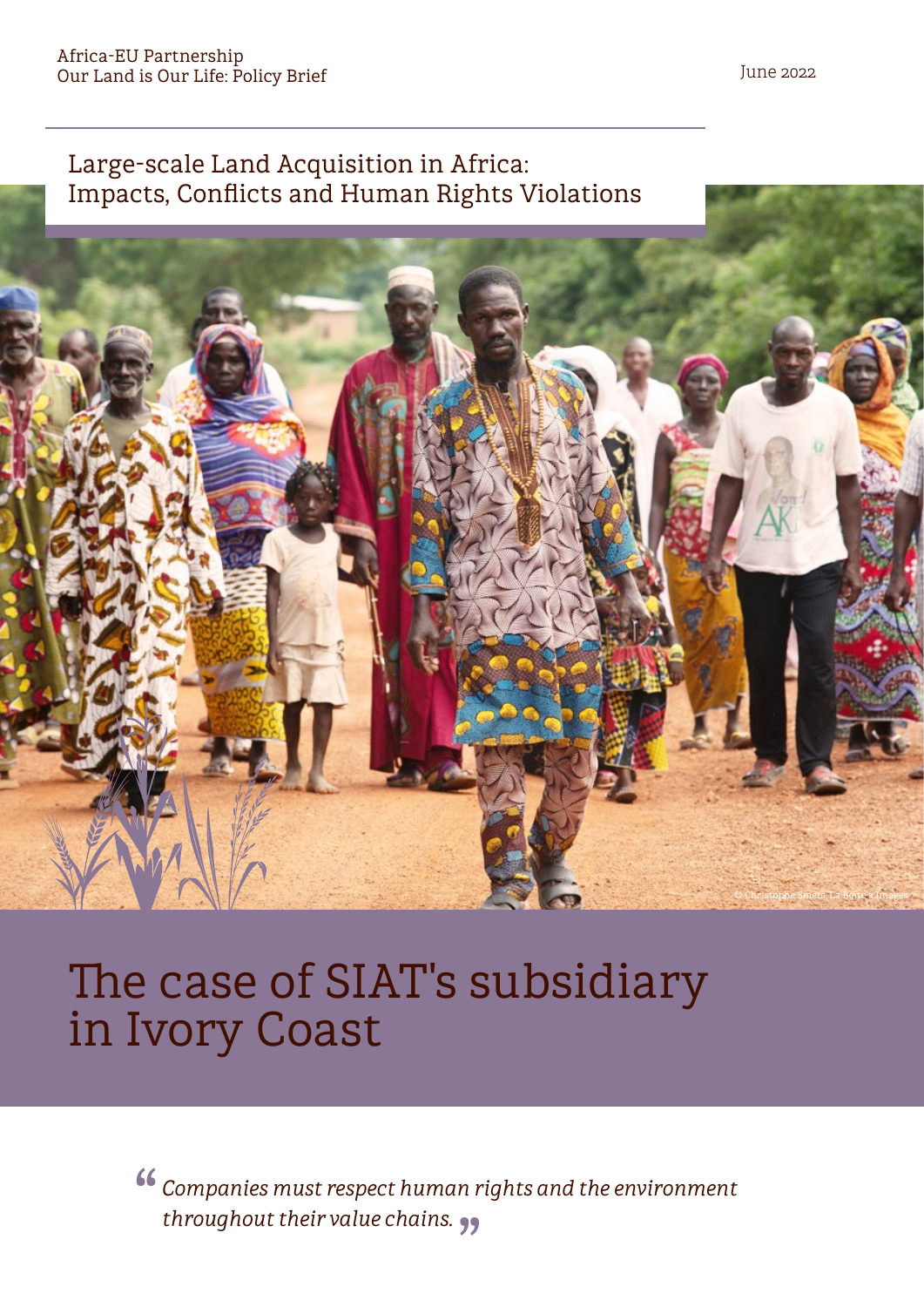#### Co-Authors



This Policy Brief is part of a series intended to put good land governance, land rights and the prevention of conflicts over resources on the agenda of European and African political leaders.

the official opinion of the Belgian institution.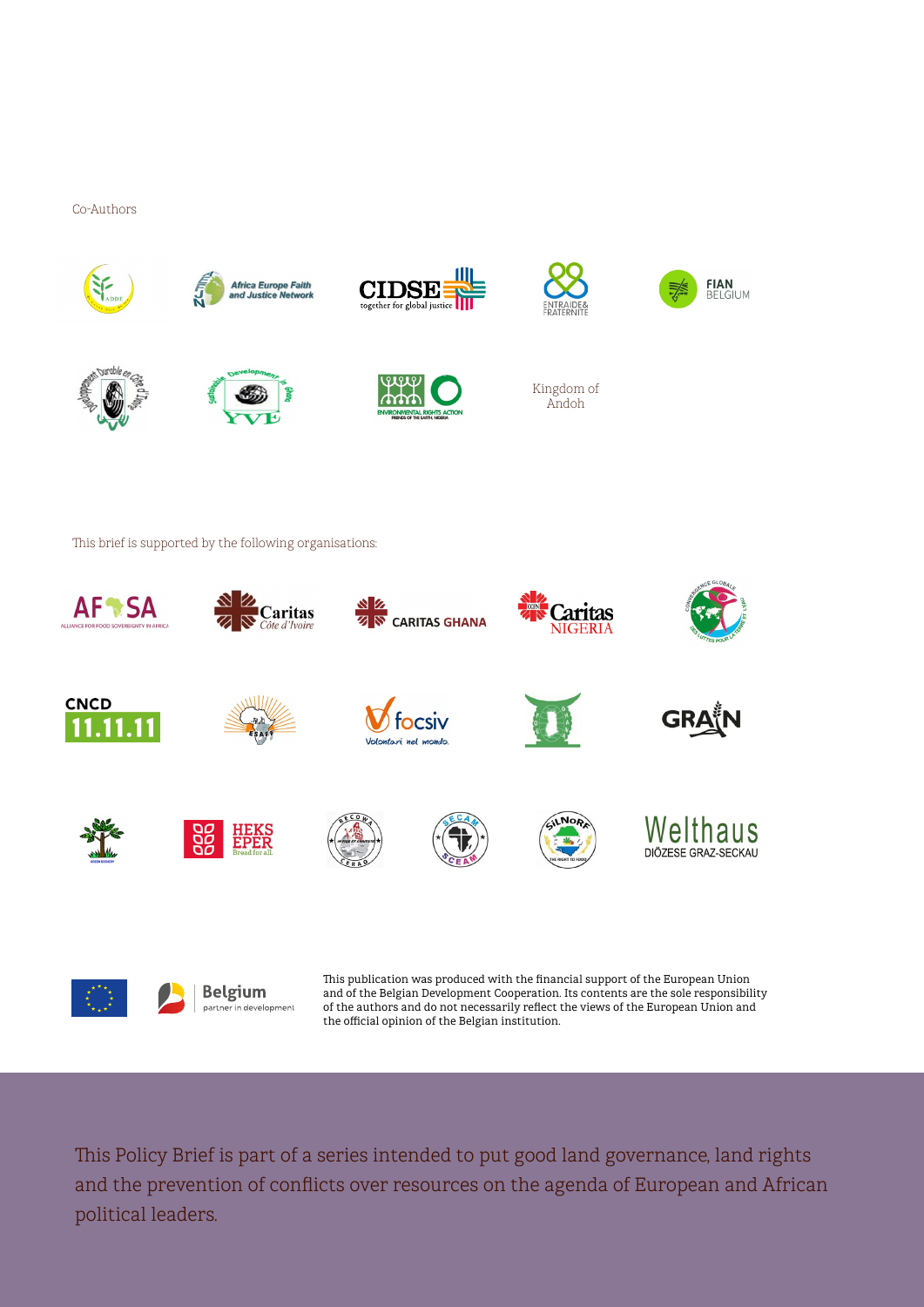# Land Grabbing in Africa



The demand for land and natural resources has significantly accelerated in the last two decades due to the 2008 food price crisis and resulting land speculations. This led to a surge in large-scale land acquisitions (LSLAs), often referred to as land grabbing. Since 2000, over 25 million hectares of land deals have been carried out across the African continent.

While private actors are largely the ones executing LSLAs, their land acquisitions are encouraged and financially supported by governments. This includes governments within the Global South, which reduce barriers for land transfers, as well as governments within the Global North, many of which finance these land deals via their public development banks. The policy brief series is particularly concerned with a complex web of financers, namely private equity funds and European development finance institutions, which have either indirectly or directly financed numerous land acquisition projects in Africa. These LSLAs have coincided with human rights violations and conflicts, with local communities bearing the burden of the harm generated.

Land Matrix (2021). Taking stock of the global land rush. Analytical Report III. [https://landmatrix.org/resources/land-matrix-analytical-re](https://landmatrix.org/resources/land-matrix-analytical-report-iii-taking-stock-of-the-global-land-rush/)[port-iii-taking-stock-of-the-global-land-rush/.](https://landmatrix.org/resources/land-matrix-analytical-report-iii-taking-stock-of-the-global-land-rush/)

See also: Neudert, R., Voget-Kleschin, L. (2021). What are the effects of large-scale land acquisitions in Africa on selected economic and social indicators? Misereor. [https://www.misereor.org/fileadmin/user\\_upload\\_misereororg/publication/en/foodsecurity/study-LSLA.pdf](https://www.misereor.org/fileadmin/user_upload_misereororg/publication/en/foodsecurity/study-LSLA.pdf) 2  [Land Matrix, obtained at https://landmatrix.org/observatory/africa/.](https://landmatrix.org/observatory/africa/)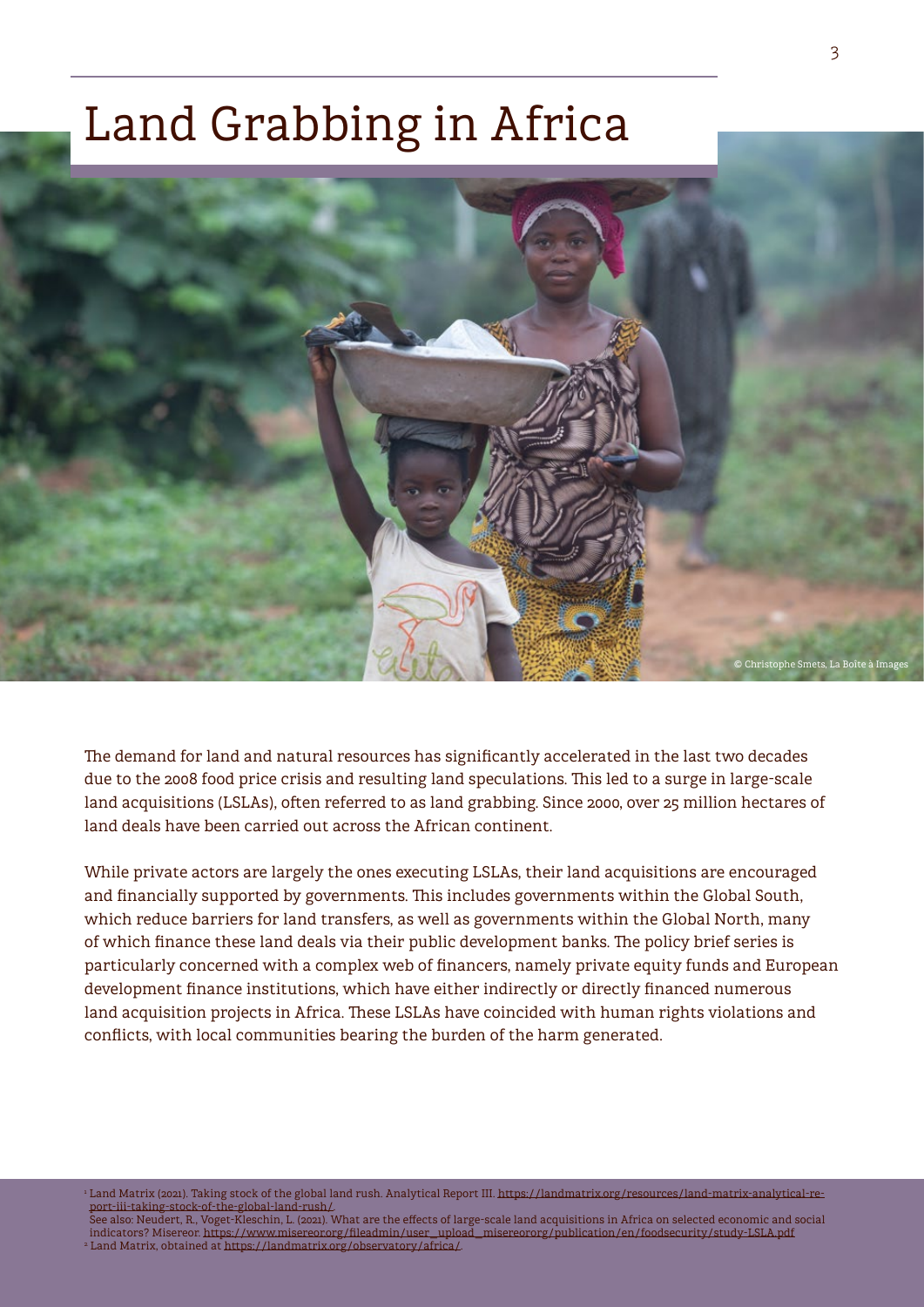Proponents of LSLA often frame it as a development opportunity for Africa. However, the intensification of industrial agricultural practices and monoculture plantations that are associated with LSLAs have contributed to countless human rights violations and severe negative social and environmental impacts. In Africa, an additional 14.3 million hectares of land deals have failed and have never become or are no longer operational. These failed deals leave scars and the incidences of bankruptcy and serial transfers of land ownership further increase the insecurity of affected communities that live nearby and/or on the land in question.

The majority of LSLAs fail to respect human rights, including the failure to uphold the key principle of Free Prior and Informed Consent when negotiating the land contracts and/or land use changes. Nor do the projects associated with most LSLAs provide guarantees to benefit local communities, as is often promised. Such deals are characterised by reduced security of land tenure, often leading to the forced eviction of rural communities, and inadequate compensation, such as for those communities evicted and/or who face reduced land access. Further, it is not uncommon for LSLAs to lead to conflicts over land and water resources, exacerbating pre-existing conflicts, violence and divisions within and between communities. This presents a real risk within fragile and conflictaffected areas.

Agricultural projects associated with LSLAs replace small-scale agriculture and therefore lead to a discharge of labour. Simultaneously, any jobs provided by companies on the land are most commonly day labourer work on an agricultural plantation, resulting in often atrocious working conditions. The loss of land for small-scale food producers, combined with the fact that many of the projects invest in producing crops for non-food purposes, decreases food production at the household and community levels and leads to higher food insecurity. Furthermore, the industrial agricultural plantations associated with many LSLAs barely achieve higher yields than small-scale food producers. Moreover, the intensive industrial agricultural model has been proven to cause environmental damage, such as pollution and the depletion of natural resources, leading to soil infertility.

Inadequate land laws as well as the insufficient implementation of land laws create perverse incentives for corruption and support efforts to weaken democratic institutions. Hence international standards are not followed – exacerbated by the culture of impunity and lack of accountability that characterizes many of these deals. The absence of meaningful access to justice and mechanisms of redress results in complicated and toothless grievance mechanisms for communities, which are often stalled, and/or coincide with accounts of repression, violence, and mistrust.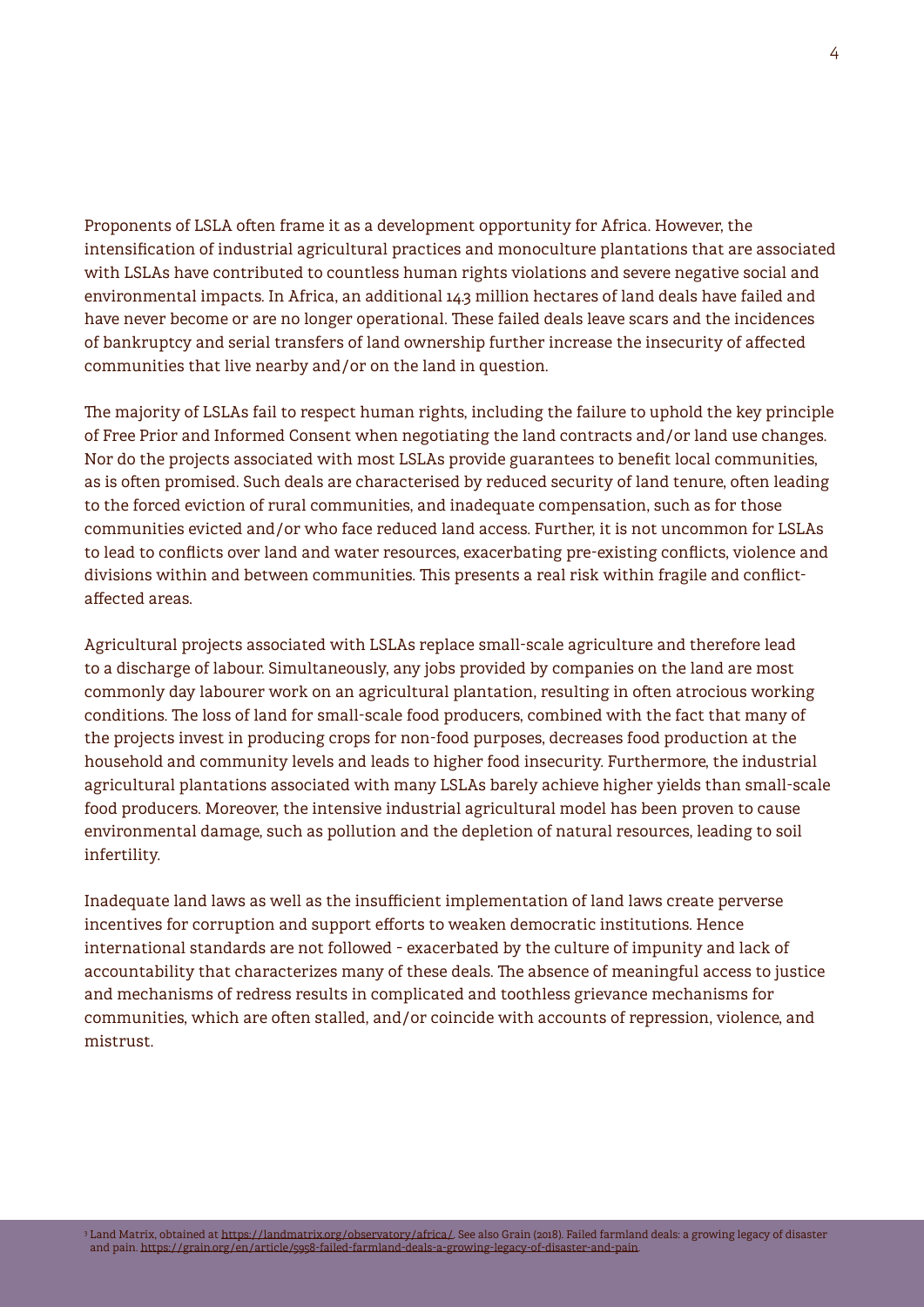## The case of SIAT's subsidiary in Ivory Coast

### Company Profile and Case<sup>-</sup>Summary

SIAT (Société d'Investissement pour l'Agriculture Tropicale) is registered as a limited responsibility company *(Société Anonyme)* in Belgium. On its website, SIAT declares itself to be a 'family company' at the head of the SIAT Group, which includes subsidiaries in Ghana, Nigeria, Ivory Coast, Gabon and Cambodia. Founded in 1991, the company specializes in the production of rubber and palm oil, with its main offices located in Zaventem, near Brussels in Belgium.

Communities in Ivory Coast, Nigeria and Ghana accuse SIAT of land grabbing, violations of their rights and those of its workers, victimisations of affected communities, environmental degradation and threats to food sovereignty of indigenous people and local communities who depend on land for survival.4 Yet, on its website and public messaging, the company presents itself as attentive to environmental and sustainability issues. SIAT prides itself of being one of the first members of the Roundtable on Sustainable Palm Oil<sup>5</sup>

In 2014, The company created a sustainability department to manage and deal with sustainability policies. SIAT also claims to be attentive to the social and economic needs of the communities where it is actively supporting them "with education and infrastructure developments such as roads, potable water and electricity" and thereby "creating stability and commitment, which, in turn, provides security for the group's investments".

SIAT has succeeded in becoming one of the five main companies that control 75% of oil palm plantations in Africa.6 The company's investments in West Africa feed directly into international palm oil and rubber value chains. A supply chain analysis commissioned by CIDSE shows that palm-oil products by SIAT's subsidiaries are sold directly to large multinational corporations such as Unilever (UK) and Nestlé (CH), while rubber products fuel the supply chains of international tire giants such as Michelin (France, US) and Goodyear (US).

In Nigeria, Ghana and Ivory Coast, communities have been campaigning against the activities of SIAT.7 Contexts are different, but some common points are highlighted by local communities: dispute over land rights between communities and States, acquisition of land without the consent of communities holding rights over it, environmental degradation, biodiversity loss, disruption of livelihoods, threat to food sovereignty/local food systems with differentiated impacts on women and children.

4 SIAT received a copy of this brief to allow them a right of reply. They did not respond.

 $^5$  As explained by a collective of Belgian organisations, this label is a voluntary initiative from the private sector aimed at tackling the issues of deforestation and climate change, but which "has shown its ineffectiveness in the field, by failing to break down the link between oil palm plantations and deforestation". See: "Le mythe de l'huile de palme 100% durable. Les limites des initiatives volontaires : le cas de la RSPO et de -l'Alliance belge pour une huile de palme durable", January 2018, p.24, available at [https://www.fian.be/IMG/pdf/dospalmoliefr-1217-lrnb.pdf.](https://www.fian.be/IMG/pdf/dospalmoliefr-1217-lrnb.pdf)<br><sup>6</sup> https://grain.org/en/article/6324-communities-in-africa-fight-back-against-t

*local associations and community representatives, see also: GRAIN, Word Rainforest Movement, an alliance of community and local organisations united against industrial oil palm plantations in West and Central Africa: "Promise, divide, intimidate , coerce: 12 tactics used by palm oil companies to take over community land", April 2019, available at [https://grain.org/en/article/6171-booklet-12-tactics-palm-oil-companies-use-to-grab-community-land.](https://grain.org/en/article/6171-booklet-12-tactics-palm-oil-companies-use-to-grab-community-land)*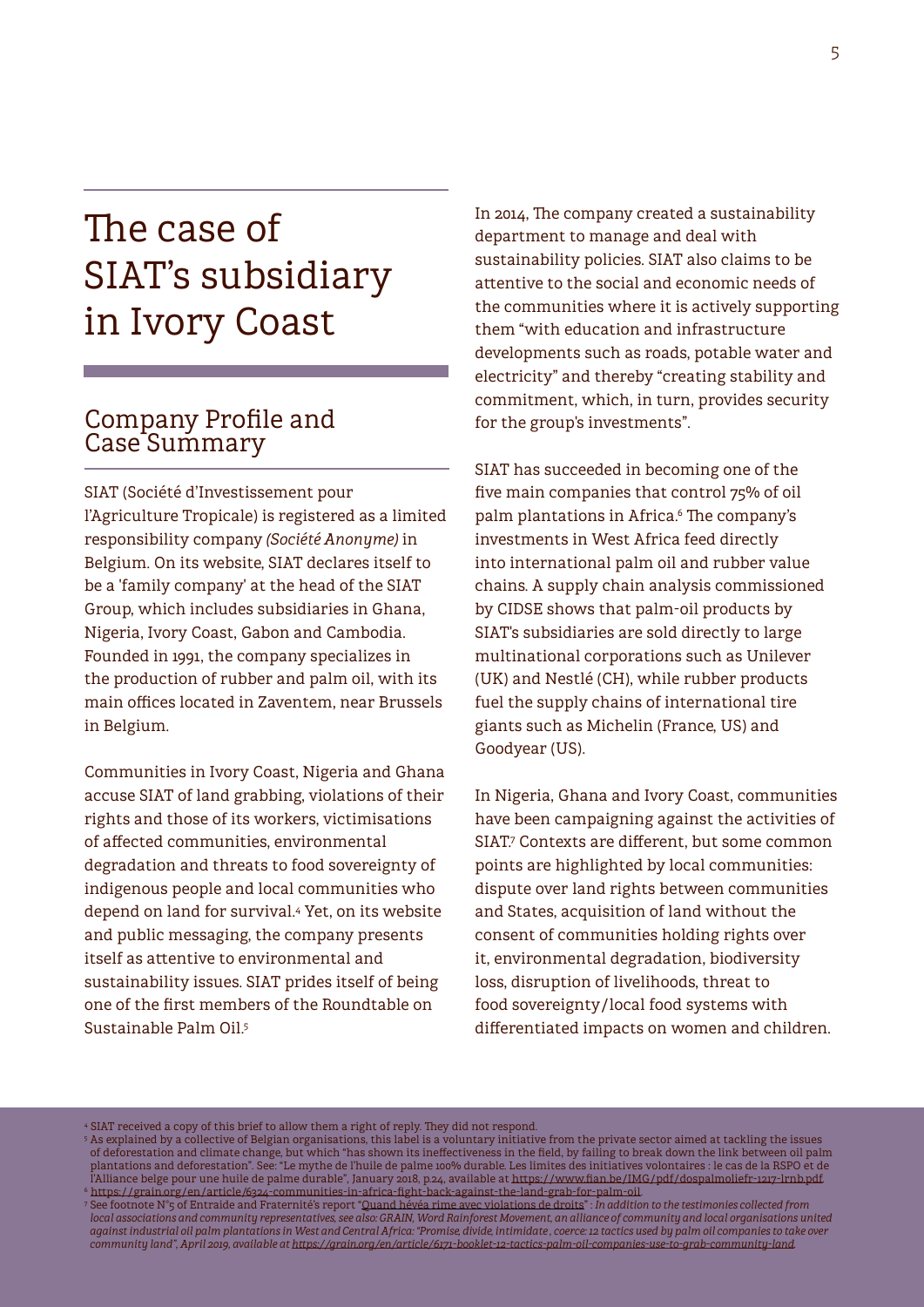This policy brief will focus on the impact of SIAT's presence in Ivory Coast, where 11,000 hectares are the subject of a dispute between the villages located in the sub-prefecture of Famienkro and the Compagnie hévéicole de Prikro (CHP), the Ivorian subsidiary of SIAT.

### History of the Project

The communities of Famienkro, Koffessou-Groumania and Timbo – which are part of the Iffou Region in Eastern Ivory Coast – are mostly made up of families practicing small-scale agriculture.

In 1979, after three years of negotiations between the government and the villagers, the Ivorian State took control of about 5,000 hectares of land from the state-owned company SODESUCRE for the purpose of sugarcane production<sup>8</sup>. The land used to be cultivated by local farmers under customary land tenure9 . Local communities were compensated for the destruction of their crops, which was carried out to allow SODESUCRE to operate. However, the State never officially acquired the parcels of land from the local communities and never purged their customary rights over them. With the end of SODESUCRE activities in 1982, local peasants reverted back to farming on the parcels of lands previously occupied by the company.

In 2011, villagers became aware that the government authorized the creation of a rubber plantation in the area previously owned by SODESUCRE. The plantation would be operated by the *Compagnie Hévéicole de Prikro* (CHP), a local subsidiary owned 100% by SIAT SA.

Additionally, communities were informed that the company would acquire 11,000 hectares, well beyond the surface area of land previously occupied by SODESUCRE. Communities complained of the requisition to local authorities, including the Ministry of Agriculture, the Director of the Agricultural Department of Prikro, the District Prefect and other authorities both at the national and local levels<sup>10</sup>. In various correspondence with those authorities, local land-holders and peasants repeatedly opposed the CHP investment, reiterated that the land concerned was not owned by the State nor by private individuals, going as far as to look for alternative private investors that offered better economic conditions than SIAT's subsidiary for the acquisition $n<sub>1</sub>$ .

## Legal Proceedings

In 2013, a group of local land-holders filed a claim against SIAT with the 'M'Bahiakro court to obtain an eviction of the company from the land. A series of court proceedings took place in 2013. In 2014, the communities learned that the Ministry of Agriculture had introduced a registration request for the 11,000 ha of land, retrospective in its effect, which was granted in 2015. In 2015, 5,000 out of those 11,000 ha were ceded by the State to SIAT under a long-term lease contract.

The pre-trial hearings of 2014 continued in 2016, with local communities claiming that they have been excluded from these proceedings. The legal case at 'M'Bahiakro court ended in 2016 with a ruling favourable to the government (and SIAT).

<sup>8</sup> See Entraide and Fraternité, ["Quand hévéa rime avec violations de droits"](https://www.entraide.be/quand-hevea-rime-avec-violations-de-droits) (2020).

<sup>9</sup> Conversations with local communities carried out by GRAIN in Ivory Coast.

 $10$  As shown by legal documents pertained to the case obtained by the organisations signatories of this brief.

<sup>11</sup> *Ibidem.*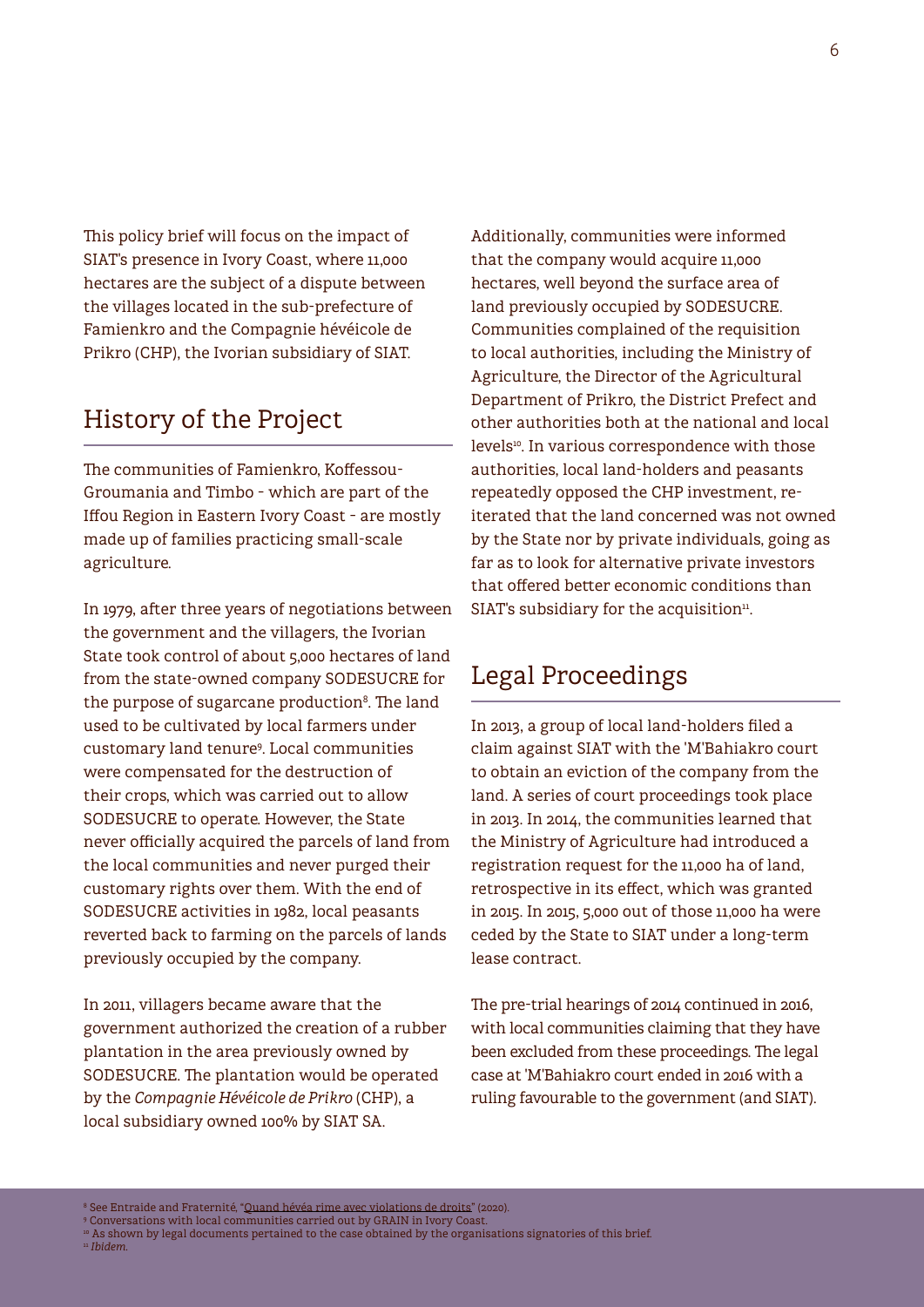While the Ivorian State could not provide evidence to support the claims that these parcels of land were its property, the court ruled that the communities had ceded their land rights to the government when the short-lived SODESUCRE project was implanted in the area. The court also decided that as those cultivating the land occupied by CHP had not signed a lease with the State, they had thus no rights to claim ownership, ignoring communities' customary rights.

The court decision contradicts the 1998 land law (revised in 2013), which stipulates that the State's tenure rights cannot be assumed or implied over parcels of land that are not explicitly registered in its name. The law also recognises customary tenure rights and provides legal avenues for the official recognition of customary landholders. The revision of the law in 2013 specifies that a ten-year period of grace is granted to communities to register their lands before the State may proceed with the registration. In this specific case, this period would expire in 2023.<sup>12</sup> By unilaterally registering communities' land, the State effectively denied customary landholders the right granted to them through the Ivorian law, which today suffers the multiple consequences of this land dispute.

This violation of Ivorian law is also contradictory to International Human rights Law and the Voluntary Guidelines of the FAO (the United Nations Food and Agriculture Organization) for responsible governance of land tenure, which the Ivorian State has committed to observe. It is not suggested in this brief that SIAT or CHP provoked any unlawful act of the State or

decision of the Court, but it is undeniable that the company stood to benefit and that the State acted in the interest of attracting the private investment.

### Contestation and Repression

Local communities fighting to regain control over their land have mounted a strong opposition against the SIAT company over several years. Some of the local customary authorities even took a vocal and public stance against the project.

In 2013, the local population gathered to protest against the destruction of their crops. They *"moved machinery* (from the company, editor's note) *and had them looked after by some youth, while waiting for the company representative to come recover them"*13. This protest was met by the local prefect and gendarmes with violence and retaliation against protesters as well as local journalists who had come to document the conflict<sup>14</sup>

In 2015, protesters asked SIAT drivers to gather machines in the centre of the village. The villagers kept these machines when on the following day, 22 July 2015, the gendarmes and their auxiliaries shot at the population. Local protesters were beaten, shot with teargas and at least seventy-one among local activists (including local customary authorities and representatives) were arrested and detained by local security forces.<sup>15</sup> Several dozen local villagers were wounded and two local peasants, Assué Amara from Koffesso and Amadou from

- *"Des populations disent non à l'implantation d'une usine d'hévéa. Elles préfèrent plutot une unité de transformation des produits vivriers"*, Fraternité Matin, July 2013.
- <sup>15</sup> *"Litige autout d'un site hévéicole. Un roi aux arrêts, des activistes en fuite",* Le Sursaut, 3 August 2015. *"Affaire expropriation des terres. Un corps sans vie retrouvé à Famienkro"*, Le Nouveau Courier. *"Prikro/ Affrontement sanglant. 1 mort, plusieurs blessés"*, L'Expression, 23 July 2015.

<sup>12</sup> Documentary "Terre sans maître PAD", [https://www.youtube.com/watch?v=ZbaAnTrLUeY&feature=youtu.be.](https://www.youtube.com/watch?v=ZbaAnTrLUeY&feature=youtu.be)<br>13 Letter of 21st September 2015 from the spokesperson of the King of Andoh to the UN Special Representative in Ivory Co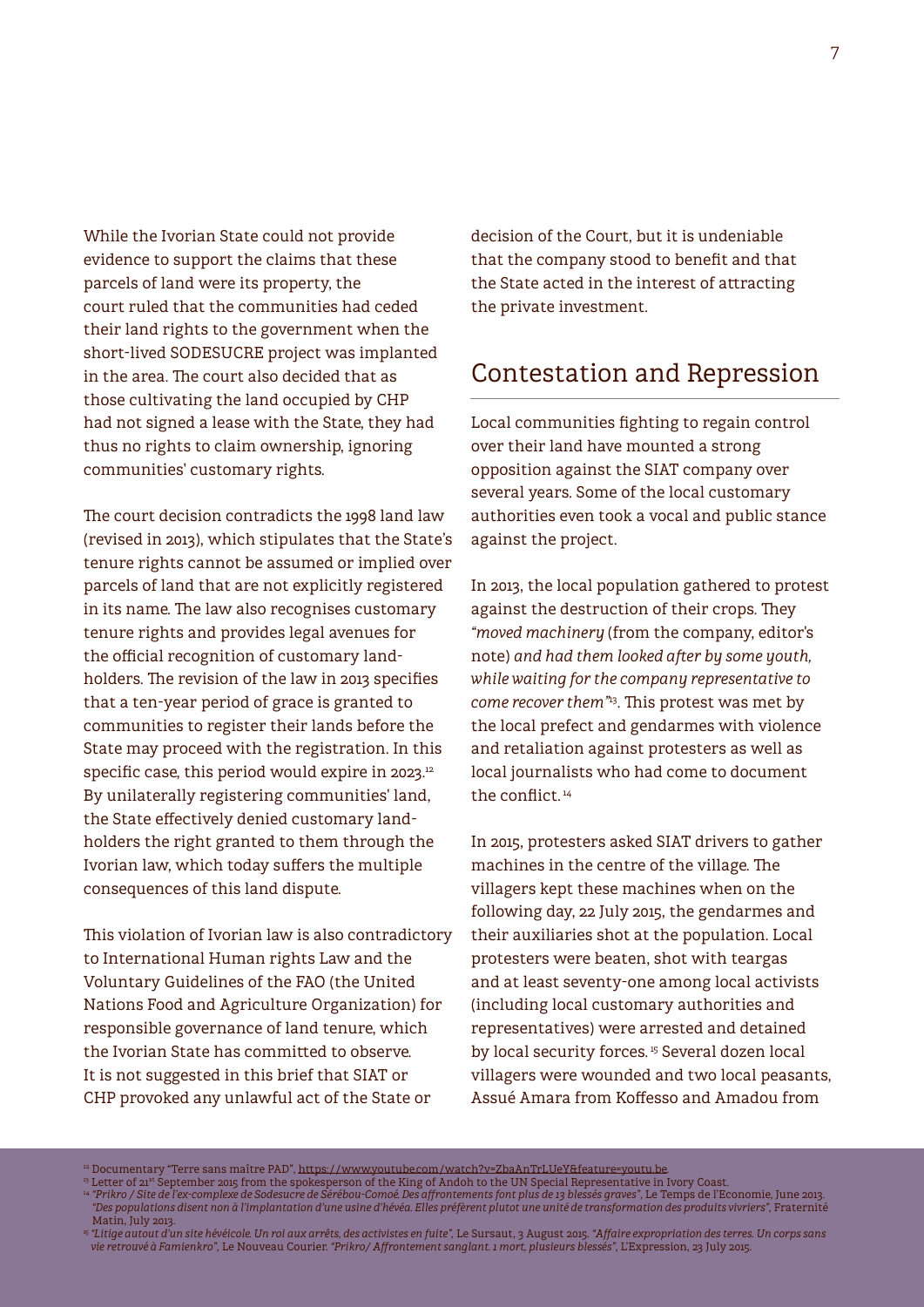Timbo, were killed. At least one more person died in detention. To this day, hundreds are displaced and fearful of returning to their home villages. These events were not followed by any legal proceedings.

Local communities explain<sup>16</sup> that these episodes took place against a larger backdrop of threats, intimidation, violence and repression exerted by the company's representatives, local security forces and authorities.

The King of Andoh – representing 115 villages – summarized in a series of letters addressed to local and national authorities that the company and its allied engaged in<sup>17</sup>:

- 1. "Attempts to defy our authority with the complicity of individuals pretending to speak on behalf of customary authorities during the decisions.
- 2. Continuous acts of physical violence and intimidation by the gendarmery against the population of our Chiefdom (including tear gas and hitting the population with clubs).
- 3. Violent acts against the insignia of the Chiefdom (against the seat of the royal court, gunshots and attempts to kidnap the King).
- 4. Recurring threats coupled with arbitrary arrests, injurious claims purposefully orchestrated throughout the region."

Customary authorities also lament continuous attempts by the company to delegitimise them (e.g., by declaring random illegitimate individuals as 'chiefs') or using dishonest methods with the collaboration of the local elite.

### Lack of Engagement with Local Population

The framework agreement between the company and the government provides that villages consent to projects that affect their rights prior to implementation. However, according to local communities, the company did not consult with them nor collect their informed consent prior to the installation of the project. The company claims that only three out of 80 villages around the plantation opposed the project. However, local communities and traditional authorities argue that, in reality, most of the villages are opposed to the project and that only a few elected representatives are in favour. In any case, a village cannot give away the land of another village.

Prior, free and informed consent is required by Article 39 of the Ivorian Environmental Code and its implementing decrees. It is also mentioned in the United Nations Declaration on the Rights of Indigenous Peoples (UNDRIP), the FAO's Voluntary Guidelines on the Responsible Governance of Tenure of Land, Fisheries and Forests in the Context of National Food Security and the UN Declaration on the Rights of Peasants and Other People Working in Rural Areas.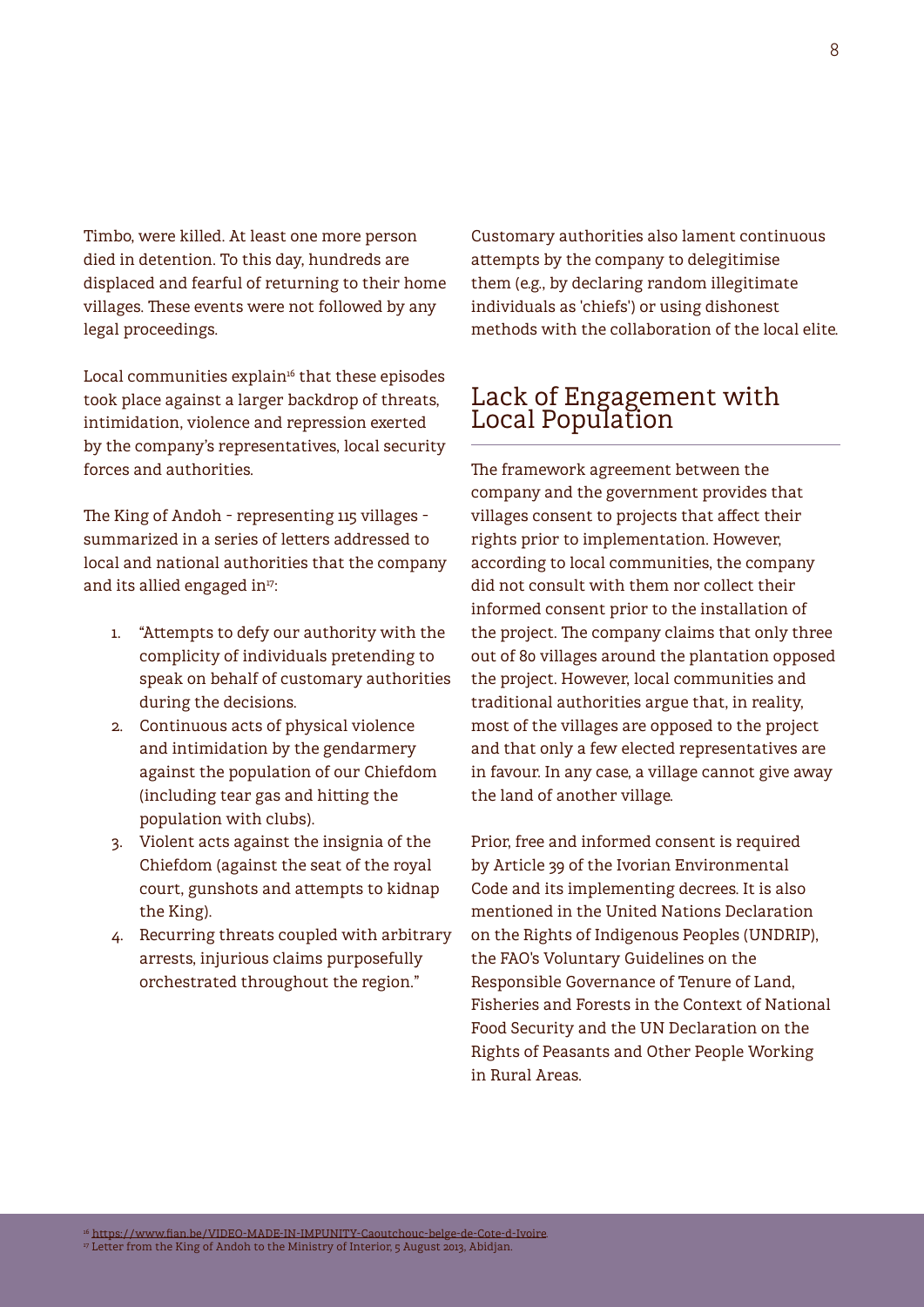This land grab and the violation of communities' right to prior consultation on SIAT's project have created tensions among the peasant communities, which have been divided over the company's promises. The "Yes to rubber" camp is in favour of the company which promised the creation of 8,000 jobs and other benefits to improve the well-being of the population. The "No to rubber" camp is opposed to the agribusiness project, synonymous with the grabbing of ancestral lands.

While the "No to rubber" camp has faced severe retaliation, the "Yes to rubber" camp has seen its expectations disappointed. While SIAT had promised to create 8,000 jobs, only about 1,000 people - excluding office staff - seem to be employed daily on the company's plantations (but discontinuously with long gaps of several months), This is far from meeting the needs of the 11,217 inhabitants identified in the subprefecture of Famienkro. <sup>18</sup>

#### Disregard for Human and Environmental Impacts

SIAT appears to have never produced any environmental and social assessment of the impact of its rubber plantation projects, regardless of the fact this is a requirement in Ivorian law (decree 96-894 of 8 November 1996). In 2015, SIAT reached out to the competent authorities to propose an environmental impact assessment - but it remains unclear whether it was ever implemented. It is of course questionable whether an environmental impact assessment realised once the cultivations have started is of any use. No assessment has been published to date. On the other hand, communities have been blaming SIAT's intense monoculture practices for jeopardising the environment and local biodiversity. The elimination of family farming in favour of monoculture has resulted in biodiversity loss in the local area.

Most of all, peasants were deprived of the land they relied on for their livelihoods, making them dependent on access to the market. In the absence of agricultural and non-agricultural sources of income, testimonies have shared this has resulted in widespread local food insecurity. Villagers had to resort to the collection of wild snails (which could bring in between €10 and €20 per day per person), but this activity stopped because of the destruction of the forest. The spokesperson of the King of Andoh estimated in 2015 that SIAT's activities would affect the food security of at least 50,000 people in the area.<sup>19</sup>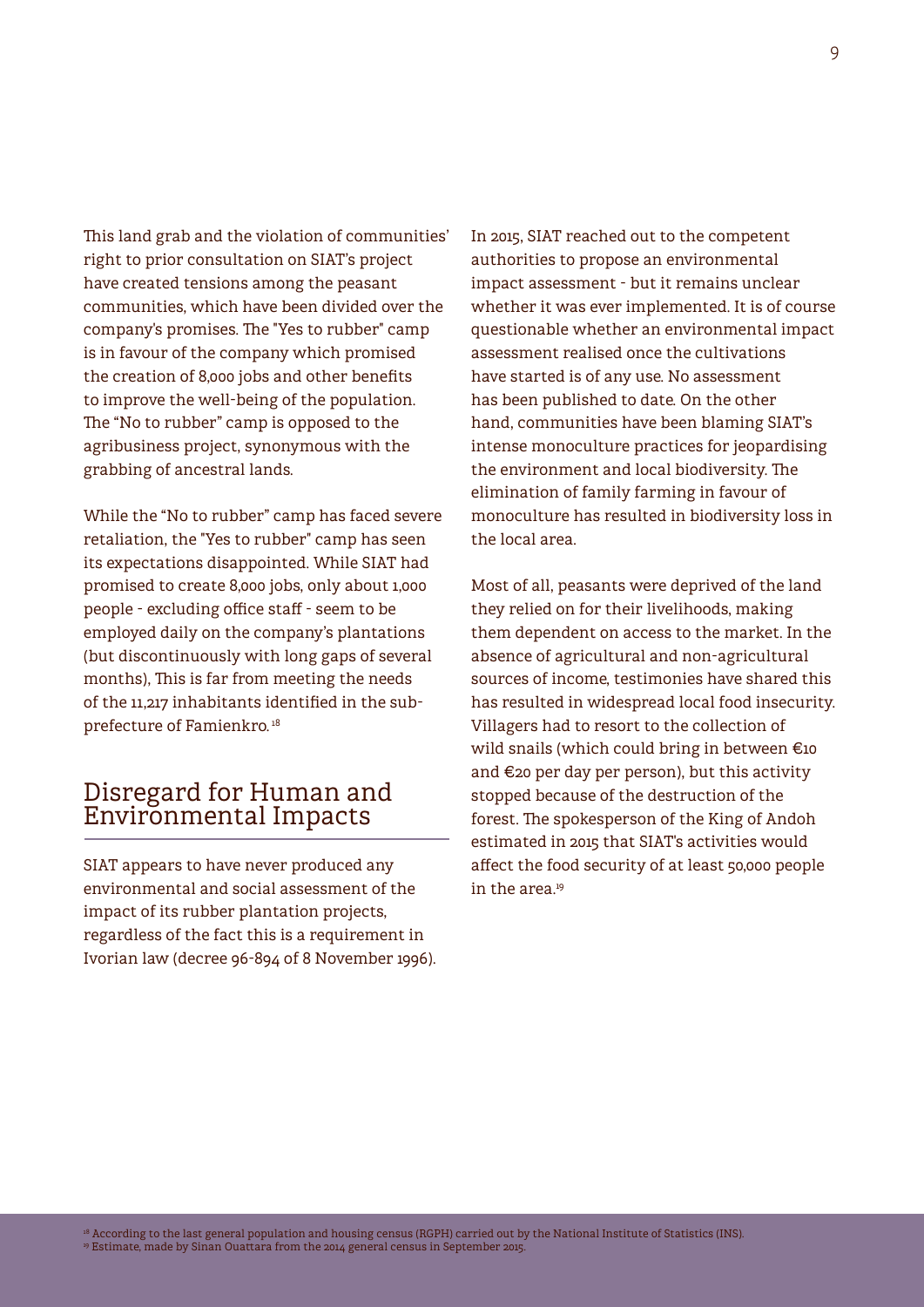## Recommendations

#### Recommendations specific to the SIAT case

**To the Ivorian government and the African Union**

- 1. Recognise the communities' right to land, return the affected parcels of land to communities and provide loss and damages to those affected.
- 2. Consider developing business and human rights principles and practices at the African Union level based on the African Charter for Human and People's Rights and other standards and practices recognised at the global level.
- 3. Implement the FAO's Voluntary Guidelines on Tenure of Land, Fisheries and Forests.

#### **To the Belgian government**

- 1. Act when the actions of Belgian companies have negative impacts on the human rights of populations where they are active, in accordance with its extraterritorial human rights obligations (article 2 of the International Covenant on Economic, Social and Cultural Rights).
- 2. Take the necessary measures to regulate SIAT and ensure that the activities of its subsidiaries do not nullify or impair the enjoyment of economic, social and cultural rights as well as civil and political rights.
- 3. Ensure effective access to justice and protect human rights defenders at risk.
- 4. Enact a national law that obliges companies that are based in Belgium and/or market products in Belgium to effectively respect human rights and the environment throughout their supply chains and in their subsidiaries abroad. Such a law must, on the one hand, make the duty of vigilance mandatory and, on the other hand, allow companies to be held legally responsible for abuses. It is also essential that those affected (and the organisations representing them) have access to justice in Belgium.
- 5. Push for both a strong European directive on mandatory corporate due diligence for human rights and the environment and a UN Legally Binding Instrument on business and human rights including access to justice for victims.
- 6. Ensure that Belgium's official development assistance to the agricultural sector goes to sustainable agriculture projects, such as agroecology, that do not involve large-scale land use and that correspond to the needs of the communities.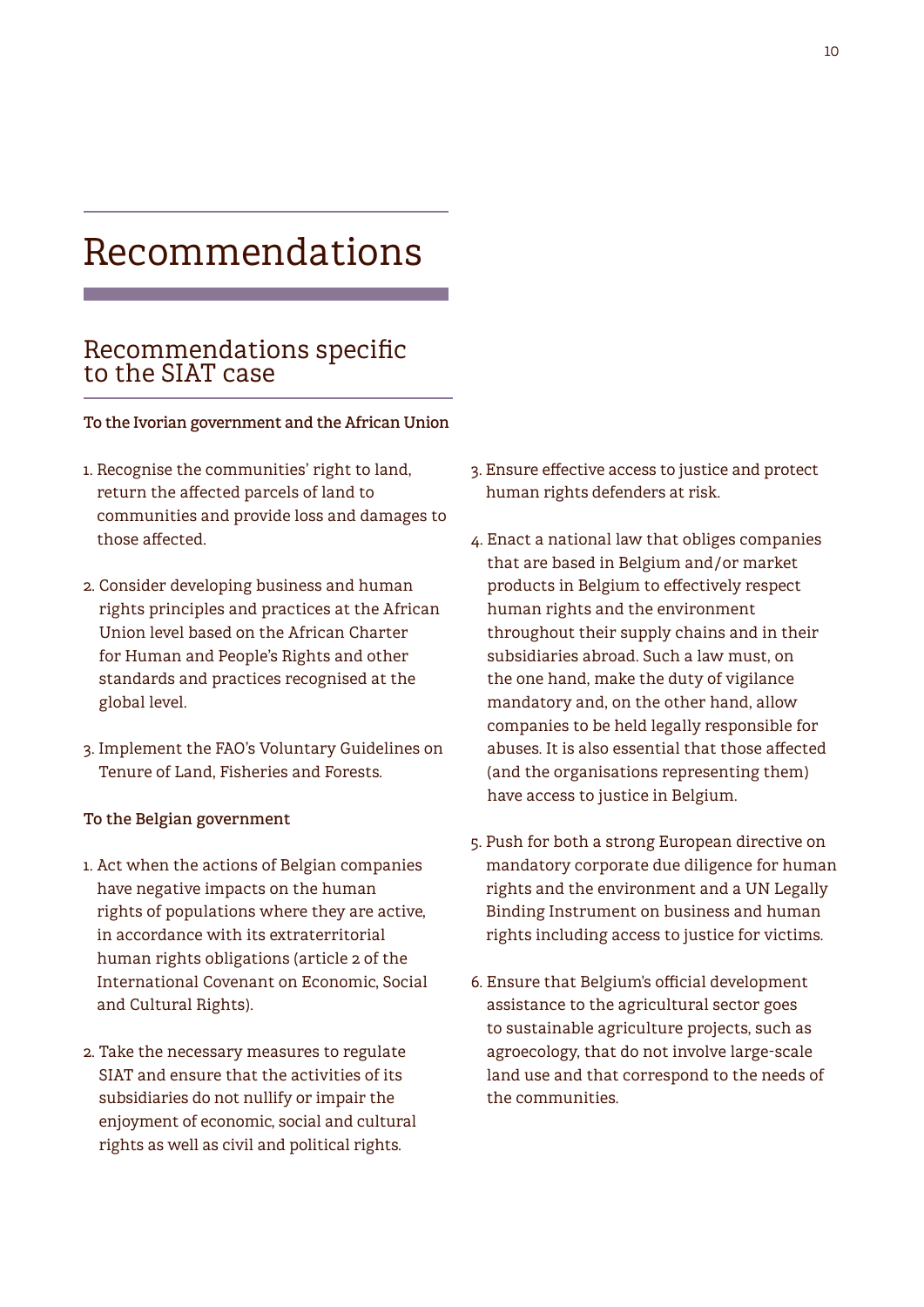**To the European Parliament and the Council of the European Union on the Corporate Sustainability Due Diligence Directive proposal20**

- 1. Ensure the Corporate Sustainability Due Diligence Directive (CSDD) is aligned with international standards including the United Nations Guiding Principles on Business and Human Rights.
- 2. Guarantee the Directive ensures that companies based and operating in the EU engage meaningfully with relevant and affected stakeholders when performing human rights and environmental due diligence. Engagement must be constant throughout the different steps of the due diligence process, and must be continued when the company is providing remedy.
- 3. Ensure that the Directive provides the opportunity for communities to provide their free, prior and informed consent when largescale acquisitions are planned.
- 4. Ensure the Directive contains provisions for the reversal of the burden of proof when the responsibility for harm of companies, or their subsidiaries, is to be proven in court.
- 5. Reduce the role of industry schemes and sector initiatives, as these cannot be considered an indication of a company's behaviour with regards to the environment and human rights.
- 6. Ensure the Directive covers all types of business relationships throughout a company's value chain.

**To Stakeholders working towards a Legally Binding Instrument (LBI) on Transnational Corporations and other business enterprises**

- 1. Include strong and mandatory provisions in the LBI to regulate the activities of Transnational Corporations and other business enterprises to carry out mandatory human rights and environmental due diligence along their value chain. The SIAT case demonstrates the need for an international instrument to regulate the activities of companies, to prevent and address their negative impacts on human rights and the environment, and to provide those affected with effective pathways to transnational justice.
- 2. Enshrine strong provisions to ensure communities consent and have a right to say no to large investments on land they work and live on. The risks of human rights abuse and environmental damage could have been mitigated if SIAT and CHP had carried out and published mandatory human rights and environmental due diligence in good faith, which would have included independent social and environmental impact assessments prior to the implementation of business activities, as well as consultations with communities and relevant stakeholders.
- 3. Include strong provisions rooted in the UN Declaration of Human Rights Defenders to ensure that States can guarantee the security of human rights and environmental defenders and deal with the specific set of threats they face. The confrontations between the population, local security forces and the company are an example of the risk carried out by human rights and environmental defenders.